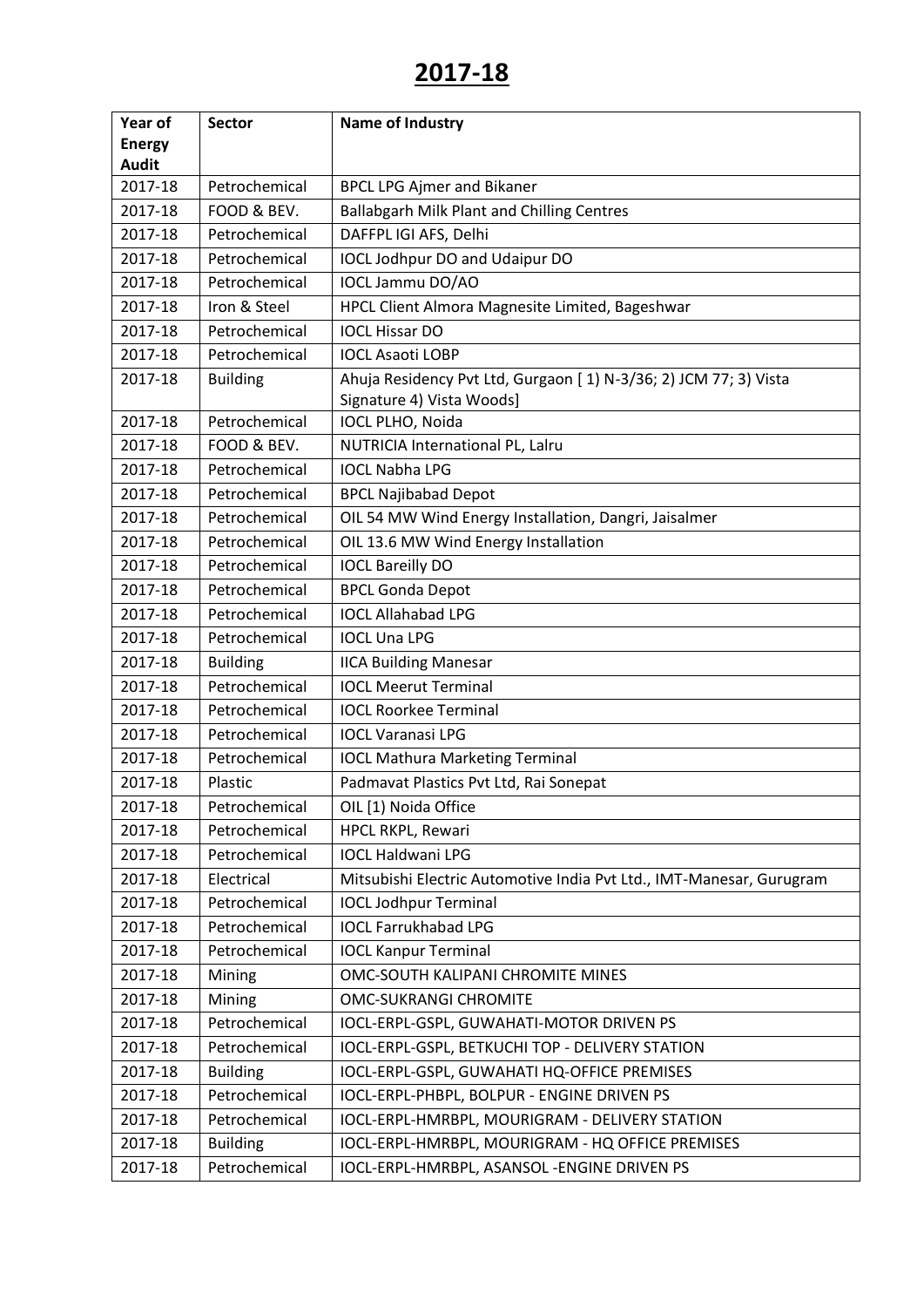| 2017-18 | Petrochemical          | IOCL-ERPL-PHBPL, HALDIA-ENGINE DRIVEN TANK FARM        |
|---------|------------------------|--------------------------------------------------------|
| 2017-18 | <b>Building</b>        | IOCL-ERPL-PHBPL, HALDIA-ADMINISTRATIVE BUILDING        |
| 2017-18 | Petrochemical          | IOCL-ERPL-HMRBPL, HALDIA-MOTOR DRIVEN PS               |
| 2017-18 | Petrochemical          | IOCL-ERPL-GSPL-BONGAIGAON-MOTOR DRIVEN PS              |
| 2017-18 | Petrochemical          | IOCL-ERPL-GSPL, MADARIHAT-ENGINE DRIVEN PS             |
| 2017-18 | Petrochemical          | IOCL-ERPL-HMRBPL, RAJBANDH - DELIVERY STATION          |
| 2017-18 | Petrochemical          | IOCL-ERPL-GSPL, SILIGURI TERMINAL - DELIVERY STATION   |
| 2017-18 | Petrochemical          | BPCL-BARAUNI TOP (LUX STUDY)                           |
| 2017-18 | <b>Building</b>        | <b>IOCL-DURGAPUR DIVISIONAL OFFICE</b>                 |
| 2017-18 | <b>Building</b>        | <b>IOCL-DURGAPUR AREA OFFICE</b>                       |
| 2017-18 | <b>Building</b>        | OIL INDIA LIMITED - PIPELINE HQ, GUWAHATI              |
| 2017-18 | <b>Building</b>        | INDIAN OIL BHAWAN - MD DHAKURIA BUILDING               |
| 2017-18 | Petrochemical          | IOCL-OSO-JATNI DEPOT, BHUBANESWAR                      |
| 2017-18 | Petrochemical          | <b>IOCL-OSO-JHARSUGUDA TERMINAL</b>                    |
| 2017-18 | Petrochemical          | IOCL-LUBE BLENDING PLANT, PAHARPUR                     |
| 2017-18 | Petrochemical          | <b>IOCL-MUZAFFARPUR LPG BOTTLING PLANT</b>             |
| 2017-18 | Exploration            | OIL INDIA LIMITED - OIL COLLECTING STATION-SHALMARI    |
| 2017-18 | <b>Building</b>        | OIL INDIA LIMITED -R & D COMPLEX, DULIAJAN             |
| 2017-18 | Exploration            | OIL INDIA LIMITED - OIL COLLECTING STATION-BHOGPARA    |
| 2017-18 | Exploration            | OIL INDIA LIMITED - GAS COMPRESSOR STATION 4, DULIAJAN |
| 2017-18 | Exploration            | OIL INDIA LIMITED - GAS GATHERING STATION, MADHUBAN    |
| 2017-18 | <b>Building</b>        | PRASAR BHARATI-GUWAHATI DOORDARSHAN                    |
| 2017-18 | <b>Cattle Field</b>    | Itola CFP                                              |
|         | Plant                  |                                                        |
| 2017-18 | <b>Chilling Centre</b> | Rajpipala                                              |
| 2017-18 | <b>Chilling Centre</b> | Wankaner                                               |
| 2017-18 | <b>Chilling Centre</b> | Bajipura                                               |
| 2017-18 | <b>Chilling Centre</b> | Nizar                                                  |
| 2017-18 | <b>Chilling Centre</b> | Uchhal                                                 |
| 2017-18 | <b>Chilling Centre</b> | Navi Pardi                                             |
| 2017-18 | Dairy                  | <b>Bhuj Sarhad Dairy</b>                               |
| 2017-18 | <b>Chilling Centre</b> | Kapadvanj                                              |
| 2017-18 | Dairy                  | <b>Bharuch Dairy</b>                                   |
| 2017-18 | <b>Chilling Centre</b> | Kheralu                                                |
| 2017-18 | <b>Chilling Centre</b> | Hansapur                                               |
| 2017-18 | <b>Chilling Centre</b> | Dhanera                                                |
| 2017-18 | <b>Chilling Centre</b> | Khimana                                                |
| 2017-18 | <b>Chilling Centre</b> | Radhanpur                                              |
| 2017-18 | <b>Chilling Centre</b> | Tharad                                                 |
| 2017-18 | <b>Chilling Centre</b> | Harij                                                  |
| 2017-18 | <b>Chilling Centre</b> | Shamlaji                                               |
| 2017-18 | <b>Chilling Centre</b> | Bayad                                                  |
| 2017-18 | <b>Chilling Centre</b> | Dhansura                                               |
| 2017-18 | <b>Chilling Centre</b> | Idar                                                   |
| 2017-18 | Dairy                  | Dharuhera                                              |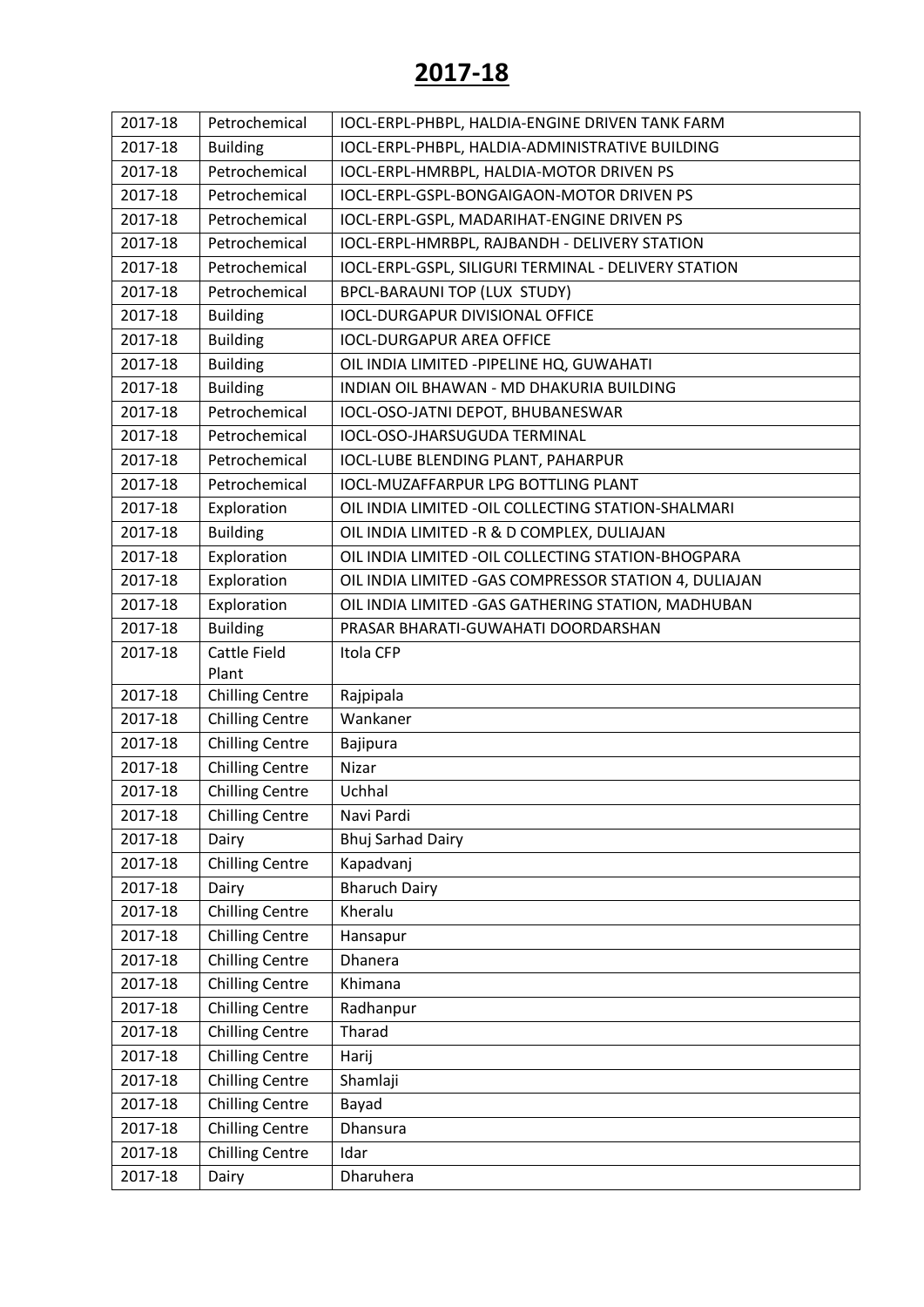| 2017-18 | <b>Cattle Field</b>          | Sabar Dairy Hajipur                                                  |
|---------|------------------------------|----------------------------------------------------------------------|
|         | Plant                        |                                                                      |
| 2017-18 | <b>Cattle Field</b>          | Mehsana Dairy Ubhkal                                                 |
|         | Plant                        |                                                                      |
| 2017-18 | <b>Cattle Field</b>          | Panchmahal Dairy Khandiya                                            |
|         | Plant                        |                                                                      |
| 2017-18 | <b>Cattle Field</b>          | Mehsana Dairy Jagudan                                                |
| 2017-18 | Plant<br><b>Cattle Field</b> | Banas Dairy Katarva                                                  |
|         | Plant                        |                                                                      |
| 2017-18 | Dairy                        | Surendranagar Dairy                                                  |
| 2017-18 | Dairy                        | <b>Ujjan Dairy</b>                                                   |
| 2017-18 | Dairy                        | Madhur Dairy                                                         |
| 2017-18 | Dairy                        | Vidya Dairy Anand                                                    |
| 2017-18 | Dairy                        | <b>Manesar Dairy</b>                                                 |
| 2017-18 | Dairy                        | Gopal Dairy Rajkot                                                   |
| 2017-18 | Dairy                        | Amreli District Co-Op Milk Producers Union Ltd                       |
| 2017-18 | Dairy                        | Sarvottam Dairy(Bhavnagar District co-op Milk Producers Itd          |
| 2017-18 | <b>Chilling Centre</b>       | Thadach Milk Chiling Center                                          |
| 2017-18 | <b>Chilling Centre</b>       | Madhusudan Dairy( Botad District Coperative Milk Producers Union Pvt |
|         |                              | Ltd)                                                                 |
| 2017-18 | <b>Chilling Centre</b>       | Savli Milk Chiling Center, Savali                                    |
| 2017-18 | <b>Chilling Centre</b>       | Baroda Dairy Bodeli Milk Chilling Center                             |
| 2017-18 | <b>Chilling Centre</b>       | Milk Chilling Center Limbdi                                          |
| 2017-18 | <b>Chilling Centre</b>       | Milk Chiling Center, Chopada                                         |
| 2017-18 | <b>Chilling Centre</b>       | Milk Chiling Center Motisarasan                                      |
| 2017-18 | <b>Chilling Centre</b>       | Milk Chiling Center, Balasinor                                       |
| 2017-18 | <b>Chilling Centre</b>       | Milk Chiling Center, Kadi                                            |
| 2017-18 | <b>Chilling Centre</b>       | Vasundhara Dairy, MotaPondha                                         |
| 2017-18 | <b>Chilling Centre</b>       | Lajai Chilling Unit                                                  |
| 2017-18 | <b>Chilling Centre</b>       | Vinchhiya Cooling Plant                                              |
| 2017-18 | <b>Chilling Centre</b>       | Jamkandorna Chiling Unit                                             |
| 2017-18 | <b>Chilling Centre</b>       | Majedi Chilling Plant                                                |
| 2017-18 | FOOD & BEV.                  | Mogar Food Plant                                                     |
| 2017-18 | <b>Chilling Centre</b>       | Kalawad Chilling Unit                                                |
| 2017-18 | Cattle Field                 | Kanjari Cattle Field Plant                                           |
|         | Plant                        |                                                                      |
| 2017-18 | Dairy                        | Vasundhara, Boisar Dairy                                             |
| 2017-18 | Dairy                        | Boisar Ice cream Dairy                                               |
| 2017-18 | Dairy                        | <b>Virar Dairy</b>                                                   |
| 2017-18 | Dairy                        | Uttam Dairy, Ahmedabad                                               |
| 2017-18 | <b>Cattle Field</b>          | CFP Sarkhej                                                          |
|         | Plant                        |                                                                      |
| 2017-18 | <b>Chilling Centre</b>       | CC Dahegam                                                           |
| 2017-18 | <b>Chilling Centre</b>       | CC Dhandhuka                                                         |
| 2017-18 | <b>Chilling Centre</b>       | CC Viramgam                                                          |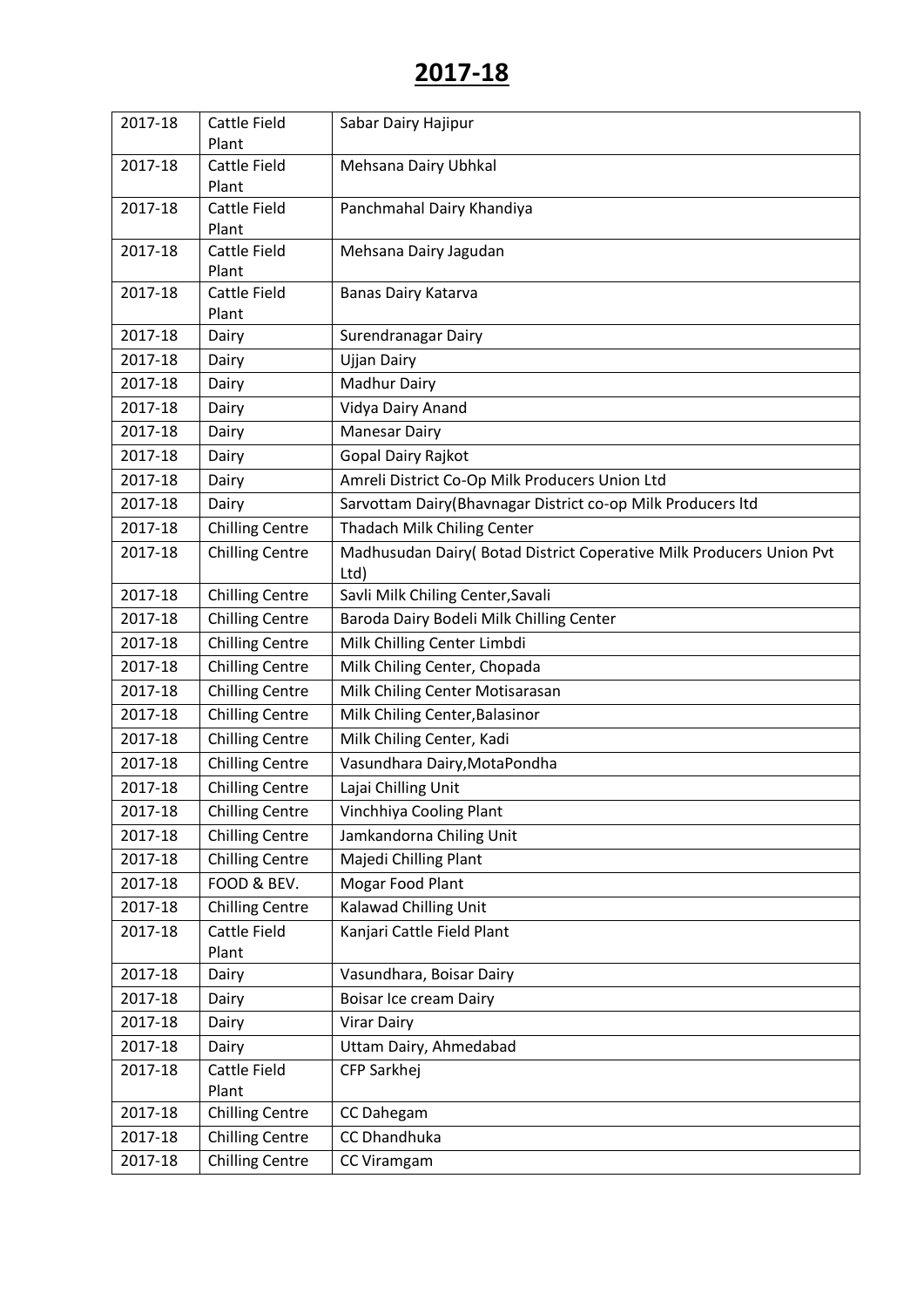| 2017-18 | Dairy           | Amul Satelite Depot, Rajgurunar                                              |
|---------|-----------------|------------------------------------------------------------------------------|
| 2017-18 | Dairy           | Vasundhara Dairy, Nagpur                                                     |
| 2017-18 | Dairy           | Sumul Dairy Plant, Lahe                                                      |
| 2017-18 | Petrochemical   | BPCL LPG Bottling Plant, Pakni, Solapur                                      |
| 2017-18 | <b>Building</b> | <b>ONGC Ahmedabad Complex (Western Sector)</b>                               |
| 2017-18 | <b>Building</b> | Sabarmati Sector Of ONGC                                                     |
| 2017-18 | <b>Building</b> | Eastern Sector Of ONGC                                                       |
| 2017-18 | <b>Building</b> | <b>IOCL Rajkot DO</b>                                                        |
| 2017-18 | Petrochemical   | <b>BPCL Miraj Co-Op Depot</b>                                                |
| 2017-18 | Petrochemical   | <b>IOCL Gandhar LPG Bottling Plant</b>                                       |
| 2017-18 | <b>Building</b> | <b>IOCL MPSO BHOPAL</b>                                                      |
| 2017-18 | <b>Building</b> | <b>IOCL Bhopal AO</b>                                                        |
| 2017-18 | <b>Building</b> | <b>IOCL Raipur AO</b>                                                        |
| 2017-18 | Petrochemical   | M/s. SHV Energy Pvt Ltd                                                      |
| 2017-18 | Petrochemical   | Oil & Natural Gas Corporation Ltd, Dahej Plant                               |
| 2017-18 | <b>Textile</b>  | <b>Gujarat ECO Textile Park Ltd</b>                                          |
| 2017-18 | Petrochemical   | <b>IOCL RAJKOT Depot</b>                                                     |
| 2017-18 | Petrochemical   | <b>IOCL LPG Bottling Plant, Rajkot</b>                                       |
| 2017-18 | Petrochemical   | <b>IOCL Kandla FST</b>                                                       |
| 2017-18 | Petrochemical   | <b>BPCL AFS Goa</b>                                                          |
| 2017-18 | Petrochemical   | <b>IOCL Miraj Depot</b>                                                      |
| 2017-18 | Petrochemical   | IOT Infrastructure & Energy Services Ltd, Navghar                            |
| 2017-18 | Petrochemical   | <b>IOCL LPG BOTTLING plant, Guna</b>                                         |
| 2017-18 | Petrochemical   | <b>IOCL Korba Terminal</b>                                                   |
| 2017-18 | Petrochemical   | <b>IOCL Ratlam Terminal</b>                                                  |
| 2017-18 | Petrochemical   | IOCL Mkt HO Building, Bandra[E]                                              |
| 2017-18 | Petrochemical   | <b>HPCL Chakan LPG Plant</b>                                                 |
| 2017-18 | Petrochemical   | Nipro India Corporation LTD                                                  |
| 2017-18 | Petrochemical   | IOT Infrastructure & Energy Services Ltd, Raipur                             |
| 2017-18 | Petrochemical   | <b>HPCL Raipur LPG Plant</b>                                                 |
| 2017-18 | Petrochemical   | <b>IOCL Itarsi Depot</b>                                                     |
| 2017-18 | Petrochemical   | <b>IOCL Gwalior Depot</b>                                                    |
| 2017-18 | Petrochemical   | <b>IOCL PRRPL Korba</b>                                                      |
| 2017-18 | Petrochemical   | <b>IOCL PRRPL Raipur</b>                                                     |
| 2017-18 | Petrochemical   | National Centre for cell Science Pune                                        |
| 2017-18 | Petrochemical   | Signode India Ltd. Silvasa                                                   |
| 2017-18 | Others          | Chemplast Sanmar Ltd, Cuddalore                                              |
| 2017-18 | Others          | Ved Vignan Maha Vidya Peeth, Bangalore                                       |
| 2017-18 | Petrochemical   | Senapathy Whiteley Pvt. Ltd., Ramanagaram                                    |
| 2017-18 | Petrochemical   | Lakshman Isola Pvt. Ltd., Bangalore                                          |
| 2017-18 | Petrochemical   | Senapathy Symons Pvt. Ltd., Bangalore                                        |
| 2017-18 | Petrochemical   | National Institute of Fashion Technology, Bangalore                          |
| 2017-18 | Petrochemical   | Keshwapur Water Pumping Installation & Central Railway Hospital,<br>Hubballi |
| 2017-18 | Petrochemical   | IOCL AO,                                                                     |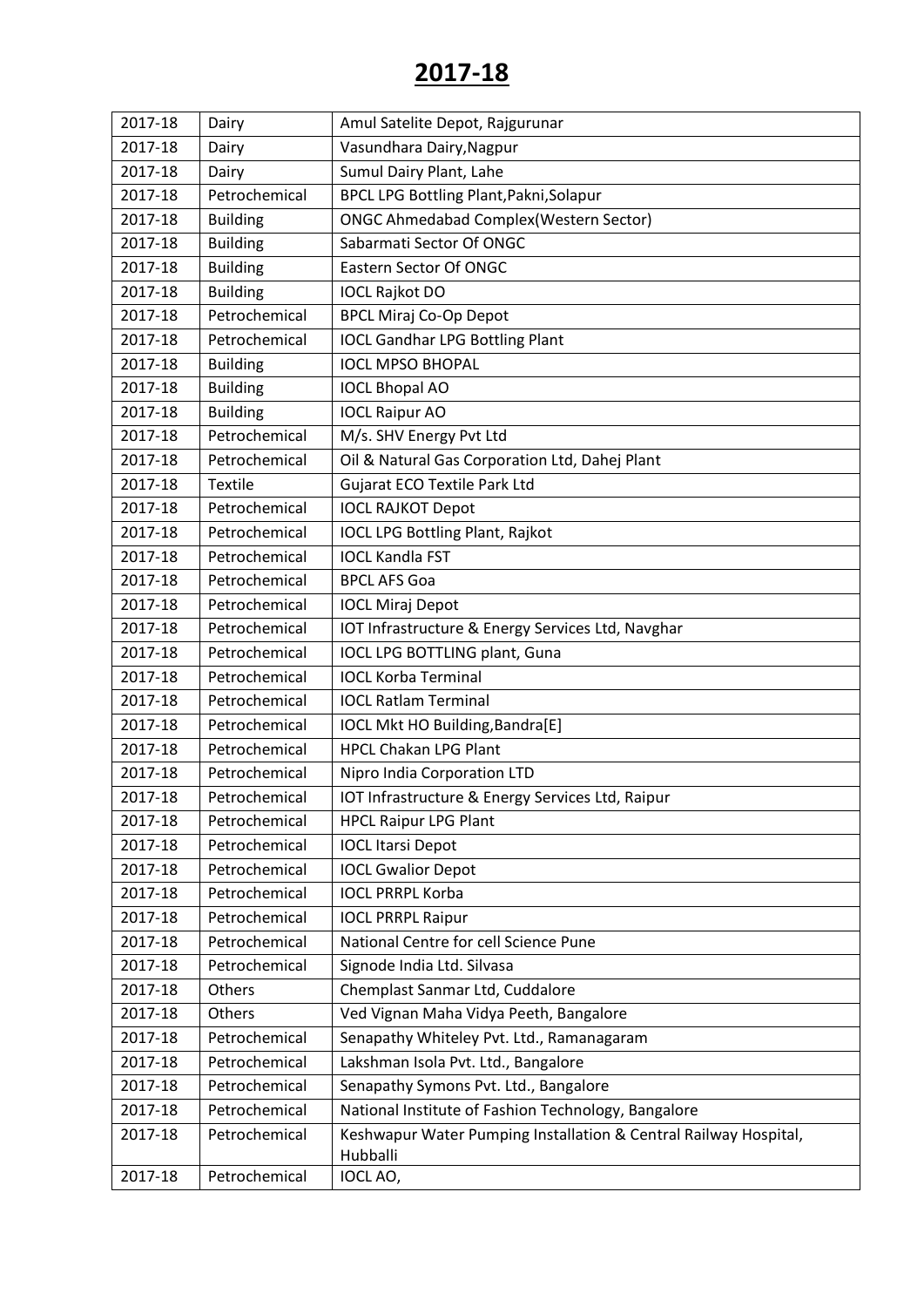| 2017-18 | Petrochemical    | <b>IOCL DO</b>                                                         |
|---------|------------------|------------------------------------------------------------------------|
| 2017-18 | Petrochemical    | <b>IOCL Servo Manor, Bangalore</b>                                     |
| 2017-18 | Petrochemical    | <b>BPCL Kakinada COI</b>                                               |
| 2017-18 | Petrochemical    | South Western Railway, Mysore (Divisional Railway Manager's Office     |
|         |                  | Building, Mysore Station building incl. all platforms, yard & pitline  |
|         |                  | lightings)                                                             |
| 2017-18 | Petrochemical    | Central Workshop, Ponmalai, Trichy                                     |
| 2017-18 | Petrochemical    | IOCL, Bottling Plant, Belgaum                                          |
| 2017-18 | Petrochemical    | <b>IOCL LPG Bottling Plant, Thimmapur (Thermography Study)</b>         |
| 2017-18 | Petrochemical    | <b>HPCL Suryapet Terminal</b>                                          |
| 2017-18 | Petrochemical    | <b>HPCL Ramagundam Depot</b>                                           |
| 2017-18 | Petrochemical    | <b>BPCL Ongole Depot</b>                                               |
| 2017-18 | Petrochemical    | <b>BPCL Tirunelveli Depot</b>                                          |
| 2017-18 | Others           | Cochin Yacht Club, Cochin                                              |
| 2017-18 | Petrochemical    | EMC, Trivandrum KSRTC Depot at Cherthala (Rs.10,000/- each incl. IGST) |
| 2017-18 | Petrochemical    | EMC, Trivandrum KSRTC Depot at Changanacherry                          |
| 2017-18 | Petrochemical    | EMC, Trivandrum KSRTC Depots at Vaikom                                 |
| 2017-18 | Petrochemical    | EMC, Trivandrum KSRTC Depot at Ernakulam                               |
| 2017-18 | Petrochemical    | EMC, Trivandrum KSRTC Depot at Aluva works depot                       |
| 2017-18 | Petrochemical    | IOCL, KASO, Bengaluru                                                  |
| 2017-18 | Petrochemical    | IOCL, LPG Bottling Plant, Kondapalli                                   |
| 2017-18 | <b>Building</b>  | IOCL, Vijayawada Divisional Office and Area Office                     |
| 2017-18 | Petrochemical    | BPCL, SRO (Anna Nagar)                                                 |
| 2017-18 | Others           | Classic Moulds & Dies, Chennai                                         |
| 2017-18 | Others           | Ranipet Tannery Effluent Treatment Co. Ltd., Vellore Dist. Tamilnadu   |
| 2017-18 | <b>Building</b>  | IOCL, Divisional Office, Secunderabad                                  |
| 2017-18 | Railways         | Konkan Railway Corporation Ltd., Thivim Railway Station                |
| 2017-18 | Railways         | Konkan Railway Corporation Ltd., Karmali Railway Station               |
| 2017-18 | Railways         | Konkan Railway Corporation Ltd., Kumta Railway Station                 |
| 2017-18 | <b>Building</b>  | IOCL, Kerala State Office Locations:                                   |
|         |                  | Kochi Terminal                                                         |
| 2017-18 | <b>Building</b>  | IOCL, Kozhikode Depot                                                  |
| 2017-18 | <b>Building</b>  | IOCL, West Island Terminal                                             |
| 2017-18 | Petrochemical    | IOCL, Belgaum Divisional Office                                        |
| 2017-18 | <b>Building</b>  | Dhalavai Patrakali Amman Modern Rice Mill, Virudhunagar                |
| 2017-18 | Petrochemical    | IOCL, LPG Bottling Plant, Madurai                                      |
| 2017-18 | Iron & Steel     | Pushpam Blue Metal, Theni                                              |
| 2017-18 | Industrial       | C.P. Exports, Theni                                                    |
| 2017-18 | Industrial       | Arokyaa Coir, Theni                                                    |
| 2017-18 | <b>Rice Mill</b> |                                                                        |
|         |                  | Bhavani Modern Rice Mill, Sengundram                                   |
| 2017-18 | <b>Rice Mill</b> | Narayanamoorthy Modern Rice Mills, Sengundram                          |
| 2017-18 | <b>Rice Mill</b> | Ramesh Modern Rice Mill, Sengundram                                    |
| 2017-18 | <b>Rice Mill</b> | Jayanthi Modern Rice Mill, Sengundram                                  |
| 2017-18 | <b>Rice Mill</b> | Chennamal Modern Rice Mill, Sengundram                                 |